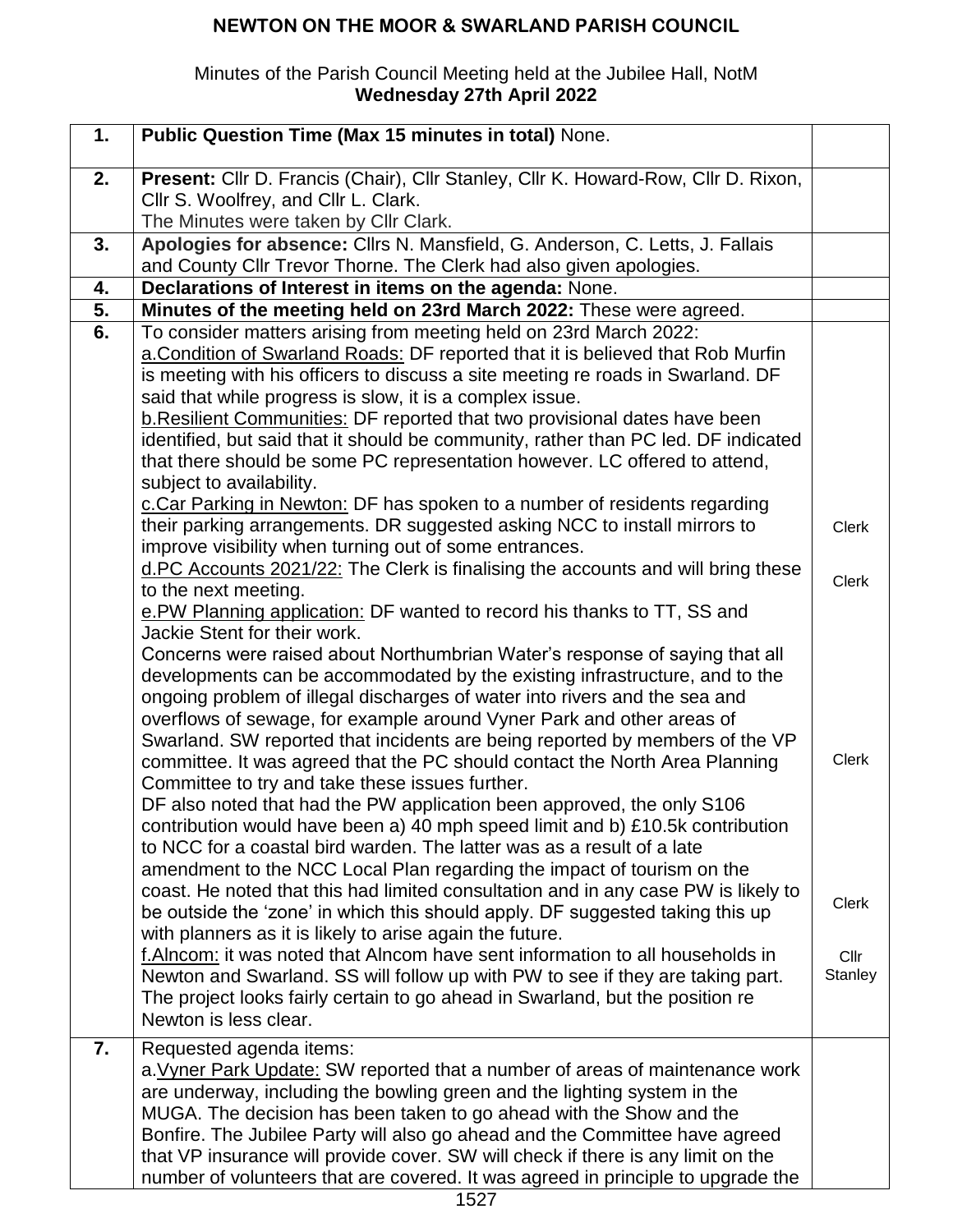|     | cover if that proves necessary.                                                                                                                                                               |              |
|-----|-----------------------------------------------------------------------------------------------------------------------------------------------------------------------------------------------|--------------|
|     | b. SNAC Update: LC reported that there have been over 80 responses to the                                                                                                                     |              |
|     | Bus Use Survey, which ends on April 30th. Results will be brought to the next                                                                                                                 |              |
|     | SNAC meeting and then to the PC. A footpath survey is also underway.                                                                                                                          |              |
|     | LC also referred to an application which has been made to the QPJF for                                                                                                                        |              |
|     | planting in Newton, Swarland, Hazon and Hartlaw. It is now thought likely that                                                                                                                |              |
|     | this will be approved, but LC asked the PC to cover the costs should the                                                                                                                      |              |
|     | application be unsuccessful. This was agreed.                                                                                                                                                 |              |
|     | c. Neighbourhood Plan: DR reported that the new NCC Local Plan has now                                                                                                                        |              |
|     |                                                                                                                                                                                               |              |
|     | been approved and takes a strong position on the building of new second                                                                                                                       |              |
|     | homes. He reported that there will consultation on whether S106 contributions                                                                                                                 |              |
|     | should go into a fund that PCs can apply for. The contribution to funding would                                                                                                               |              |
|     | be higher for those PCs with a Neighbourhood Plan. These can now be short                                                                                                                     |              |
|     | and simple and he suggested that the PC considers producing one. It would                                                                                                                     |              |
|     | have to be put to a local referendum and be approved. DF suggested awaiting                                                                                                                   |              |
|     | further information on what the offer from NCC is re Neighbourhood Plans. DR                                                                                                                  |              |
|     | suggested that we begin to think about what we might want in the                                                                                                                              |              |
|     | Neighbourhood Plan for the parish.                                                                                                                                                            |              |
|     | d. Bus Shelter: DF reported that the majority of councillors are in favour of                                                                                                                 | <b>Clerk</b> |
|     | undertaking work to maintain the shelter at the end of Leamington Lane. The                                                                                                                   |              |
|     | first step would be to inform Felton PC of our decision to adopt and maintain the                                                                                                             |              |
|     | bus shelter.                                                                                                                                                                                  |              |
|     | e. Additional PC spending: DF referred to the discussion that had taken place                                                                                                                 |              |
|     | under item 6b. He highlighted the potential need for small amounts of spending                                                                                                                |              |
|     | to cover, for example, room hire. This was agreed in principle.                                                                                                                               |              |
| 8.  | Report by County Councillor and meetings attended by Councillors: None.                                                                                                                       |              |
|     |                                                                                                                                                                                               |              |
| 9.  | <b>Finance</b>                                                                                                                                                                                |              |
|     | a.Clerk's salary for April 2022 - £410.55 plus National Pay Award 2021/22 £177.13                                                                                                             |              |
|     | Payment to HM Revenues & Customs PAYE<br>$= £117.54$                                                                                                                                          |              |
|     | Payment to Clerk = £410.55 + £177.13 + Expenses £66.98 - PAYE £117.54<br>$= £537.12$                                                                                                          |              |
|     |                                                                                                                                                                                               |              |
|     | b. Other receipts and payments:                                                                                                                                                               |              |
|     | i)Receipts: NCC Precept 22/23 50% payment<br>£11,500                                                                                                                                          |              |
|     | ii) Payments: NALC Subscription 2022<br>£246.97<br>Grant to Vyner Park Charity less insurance payments 21/22 and 22/23 £7000                                                                  |              |
|     | minus £694x2<br>$= £5612$                                                                                                                                                                     |              |
|     | Grant to Swarland Village Hall 2022/23<br>$= £2400$                                                                                                                                           |              |
|     |                                                                                                                                                                                               |              |
|     | c. Account balance as at 22nd April 2022 £37,084.28                                                                                                                                           |              |
|     | a) Clerks salary: This was agreed                                                                                                                                                             |              |
|     | b) Payments: Cllr Francis declared in interest in the NALC subscription.                                                                                                                      |              |
|     | NALC subscription, VP grant and SVH grant approved. It was agreed that                                                                                                                        |              |
|     | payment of the SVH grant should wait until further information is received about                                                                                                              |              |
|     | how to fund proposed improvements in a tax-effective way.                                                                                                                                     |              |
|     | c) Account Balance: Noted.                                                                                                                                                                    |              |
| 10. | <b>Planning</b>                                                                                                                                                                               |              |
|     | a. Decisions made by NCC                                                                                                                                                                      |              |
|     | 19/01687/FUL - Change of use of land for the siting of up to 60 static caravans, along with                                                                                                   |              |
|     | associated infrastructure and hard and soft landscaping. Archaeological report received                                                                                                       |              |
|     | 09.2.2021 and amended site location plan received 26.02.21. Land North West of Springwood,                                                                                                    |              |
|     | Coast View, Swarland, Northumberland. The PC originally objected to this application for a<br>range of reasons including adverse visual impact, too close to existing buildings, sewerage and |              |
|     | drainage capacity issues, and highways safety. Application REFUSED 24th March 2022.                                                                                                           |              |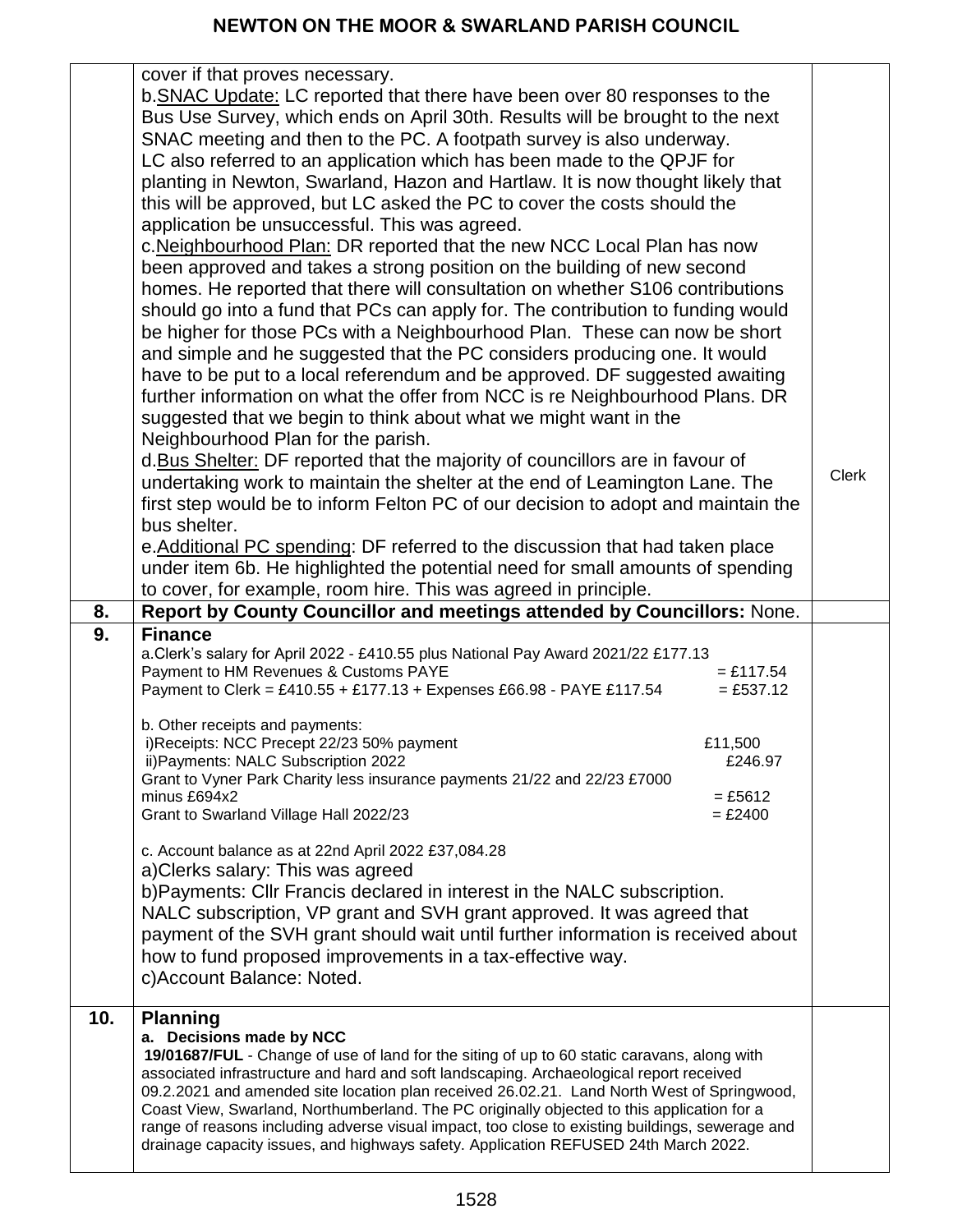**21/04808/FUL** Retrospective- Extension to existing air gun shooting range to provide a range store, pistol range, stores and rest room | Goose Green Swarland Airgun Club, Dykehead, Newton-On-The-Moor, Morpeth, Northumberland, NE65 9LP - The PC did not object to this application but asked for a condition to retain the hedge to help minimise noise impact on passers by. Application PERMITTED 29.3.22.

### **b. Applications pending decision by NCC**

**20/02884/CCMEIA** - Land North Of Shiel Dykes, U3050 Swarland Junction To Stouphill Junction, Swarland, Northumberland. [Phased extraction of approximately 5 million tonnes of](https://publicaccess.northumberland.gov.uk/online-applications/applicationDetails.do?keyVal=QG2VL9QS0K500&activeTab=summary)  [hard rock and importation of inert material for use in restoration using overburden from site and](https://publicaccess.northumberland.gov.uk/online-applications/applicationDetails.do?keyVal=QG2VL9QS0K500&activeTab=summary)  [imported inert materials over 30 year period](https://publicaccess.northumberland.gov.uk/online-applications/applicationDetails.do?keyVal=QG2VL9QS0K500&activeTab=summary) . This application is not within the Parish but may impact on the area. The Parish Council did not object to the application subject to a range of comments. Cllrs Cutforth and Howard-Row objected to the development. As at 22.4.22 decision still awaited.

**21/02696/S106A** - Hawkshaw, Old Swarland, Swarland, Morpeth Northumberland NE65 9H. The Parish Council objected to this application to lift a s106 agreement condition to ensure the property was kept for local people. As at 22.4.22 decision still awaited.

**21/04446/FUL** - Construction of 7no. detached bungalows and associated road and ground works on former grazing land. Land North Of 3 Nelson Drive, Nelson Drive, Swarland, Northumberland. The PC made a detailed objection to this application on several grounds including overdevelopment of the site. As at 22.4.22 decision still awaited.

**21/04600/DISCON, 21/04601/DISCON and 21/04602/DISCON** - Drainage and the culvert at Alexander Grove, Swarland. The Parish Council objected to these applications on the grounds that sufficient evidence of an Engineering inspection had not been provided.

**21/03288/SN** – Street Naming - Land North Of 3 Nelson Drive Nelson Drive Swarland. Proposal for 1-7 Trafalgar Drive. The Parish Council did not object to the proposed name but did object to it being for 1-7 properties as this was objected to in application 21/04446/FUL. Update requested from NCC 22.4.22.

**22/00196/FUL** – Land south of Newton on the Moor. New field entrance and hard standing. The Parish Council objected to this application for a range of reasons including, no information had been provided as to the reason for the application, Highways safety, and errors on the application form. As at 22.4.22 decision still awaited.

**22/00292/REM** – Reserved matters application for access, appearance, landscaping, Layout, scale, boundary treatment, car parking arrangements and cycle parking for 2no dwellings on approved application 20/01037/OUT.Land South Of Bowling Green U3135 Swarland Village Loop Road, Swarland. The Parish Council objected to this Application mainly as a two storey house was considered unsuitable for this site. As at 22.4.22 decision still awaited.

**22/01325/VARYCO** - Variation of Condition 2 (Approved Plans) on approved application 18/02730/FUL to alter design and position of the two bungalows on site and erection of a detached single garage to serve one of the bungalows.Land West Of 36 Park Road, Swarland, Northumberland. The Parish Council had no objections to this application.

#### **c. Planning matters for Parish Council to consider**

**22/04972/FUL** - Tourism development comprising of 9no. timber lodges within woodland setting with associated access, hardstanding and landscaping. Garden And Rush Plantations, Newton-On-The-Moor, Northumberland. Comments invited until 28th April.

> Cllr **Woolfrey**

Cllr **Woolfrey** 

Alexander Grove: SW will ensure that an appropriate response is made with regard to Cussins application for a DISCON.

Kenmore Drive: SW will also investigate the 'Change of House Type' which has appeared in relation to an application.

Newton Hall: DF has reminded NCC about publishing their pre-application planning guidance.